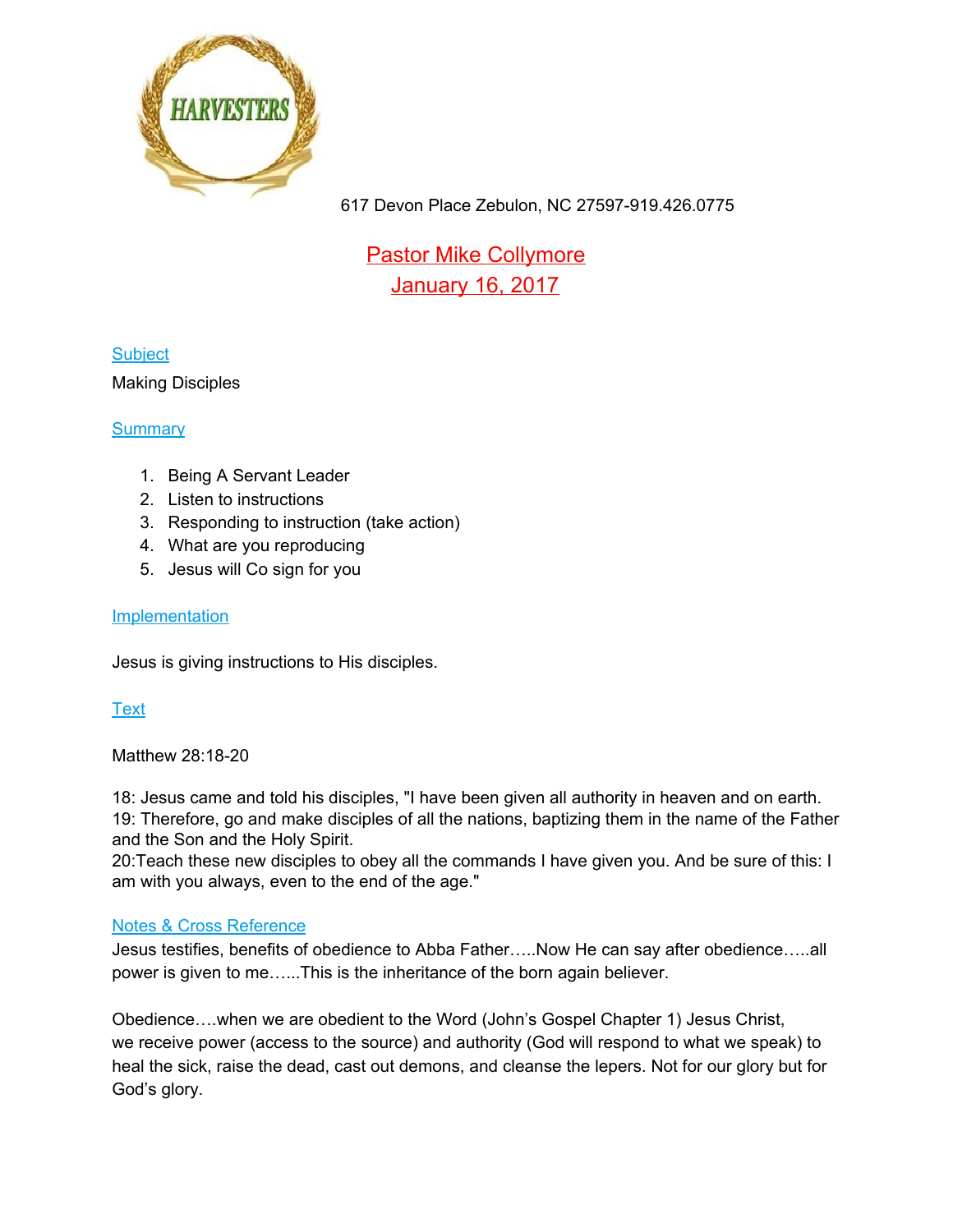

### Romans 5:1-2

Therefore, having been justified by faith, we have peace with God through our Lord Jesus Christ,

through whom also we have **access** by faith into this grace in which we stand, and rejoice in hope of the glory of God.

● To be successful in your assignment you must be a servant leader.

#### Mark 10:42-45

42 But Jesus called them to Himself and said to them, "You know that those who are considered rulers over the Gentiles lord it over them, and their great ones exercise authority over them. 43 Yet it shall not be so among you; but whoever desires to become great among you shall be your servant.

44 And whoever of you desires to be first shall be slave (servant) of all.

45 For even the Son of Man did not come to be served, but to serve, and to give His life a ransom for many."

• Take Action! When you are obedient you have the power to regenerate;

## Ezekiel 36:26-27

"Moreover, I will give you a new heart and put a new spirit within you; and I will remove the heart of stone from your flesh and give you a heart of flesh.

Mark 16:15 And he said unto them, Go ve into all the world, and preach the gospel to every creature.

16 He that believeth and is baptized shall be saved; but he that believeth not shall be damned. 17 And these signs shall follow them that believe; In my name shall they cast out devils; they shall speak with new tongues;

18 They shall take up serpents; and if they drink any deadly thing, it shall not hurt them; they shall lay hands on the sick, and they shall recover.

Acts 4:29 And now, Lord, behold their threatenings: and grant unto thy servants, that with all boldness they may speak thy word,

30 By stretching forth thine hand to heal; and that signs and wonders may be done by the name of thy holy child Jesus.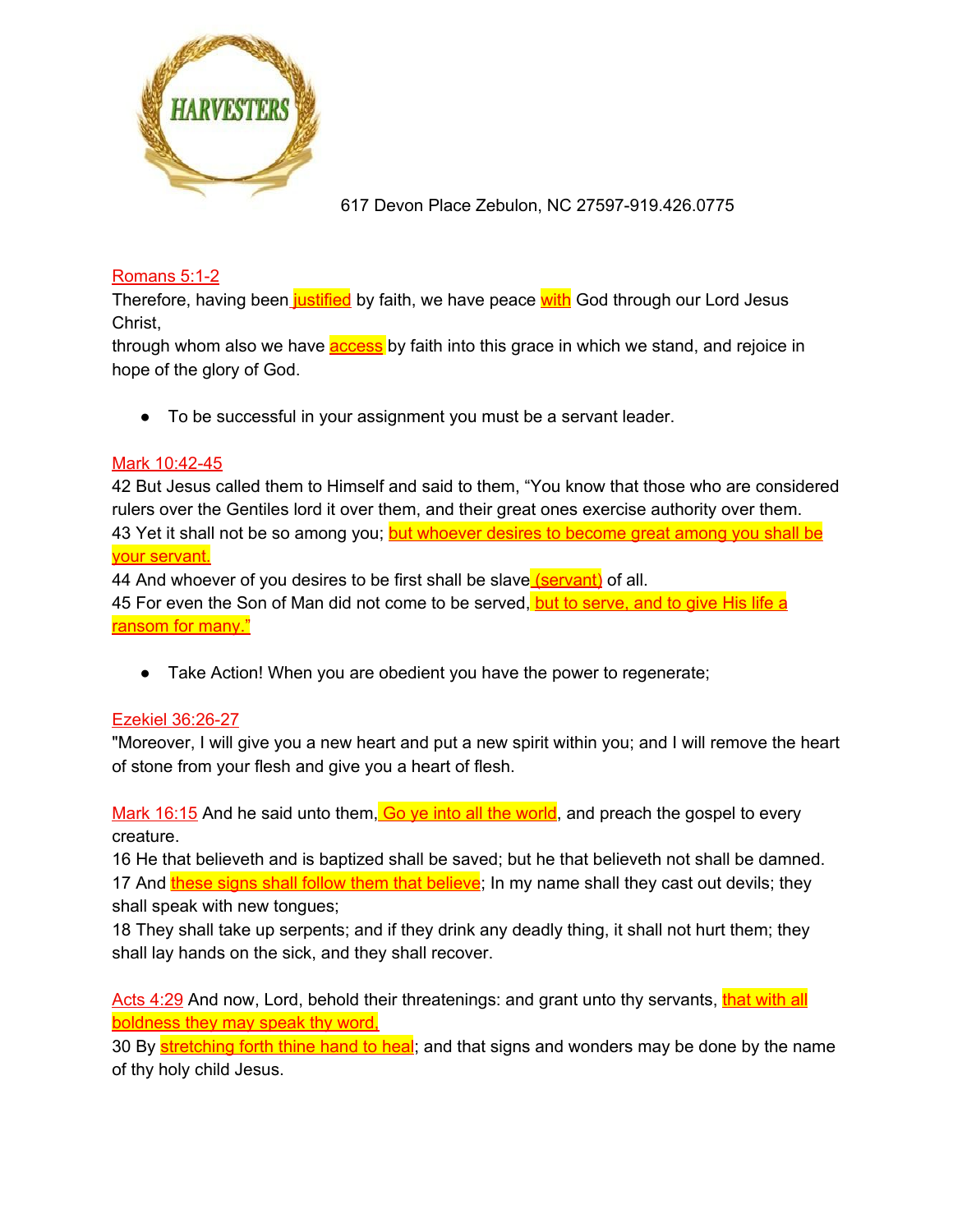

Acts 5:12 And by the hands of the apostles were many signs and wonders wrought among the people; (and they were all with one accord in Solomon's porch.

13 And of the rest durst no man join himself to them: but the people magnified them.

14 And believers were the more added to the Lord, multitudes both of men and women.)

15 Insomuch that they brought forth the sick into the streets, and laid them on beds and

couches, that at the least the shadow of Peter passing by might overshadow some of them.

16 There came also a multitude out of the cities round about unto Jerusalem, bringing sick folks, and them which were vexed with unclean spirits: and they were healed every one.

Acts 9:10 And there was a certain disciple at Damascus, named Ananias; and to him said the Lord in a vision, Ananias. And he said, Behold, I am here, Lord.

11 And the Lord said unto him, Arise, and go into the street which is called Straight, and enquire in the house of Judas for one called Saul, of Tarsus: for, behold, he prayeth,

12 And hath seen in a vision a man named Ananias coming in, and putting his hand on him, that he might receive his sight.

13 Then Ananias answered, Lord, I have heard by many of this man, how much evil he hath done to thy saints at Jerusalem:

14 And here he hath authority from the chief priests to bind all that call on thy name.

15 But the Lord said unto him, Go thy way: for he is a chosen vessel unto me, to bear my name before the Gentiles, and kings, and the children of Israel:

16 For I will shew him how great things he must suffer for my name's sake.

17 And Ananias went his way, and entered into the house; and putting his hands on him said, Brother Saul, the Lord, even Jesus, that appeared unto thee in the way as thou camest, hath sent me, that thou mightest receive thy sight, and be filled with the Holy Ghost.

18 And *immediately there fell from his eyes as it had been scales: and he received sight* forthwith, and arose, and was baptized.

● Reproduce…make disciples. What are we reproducing? Disciples! We have to send them out to all nations to baptize in the name of the Father and the Son and the Holy Spirit.

Matthew 28:19-20 - Go ye therefore, and teach all nations, baptizing them in the name of the Father, and of the Son, and of the Holy Ghost: (Read More...)

Acts 1:8 - But ye shall receive power, after that the Holy Ghost is come upon you: and ye shall be witnesses unto me both in Jerusalem, and in all Judaea, and in Samaria, and unto the uttermost part of the earth.